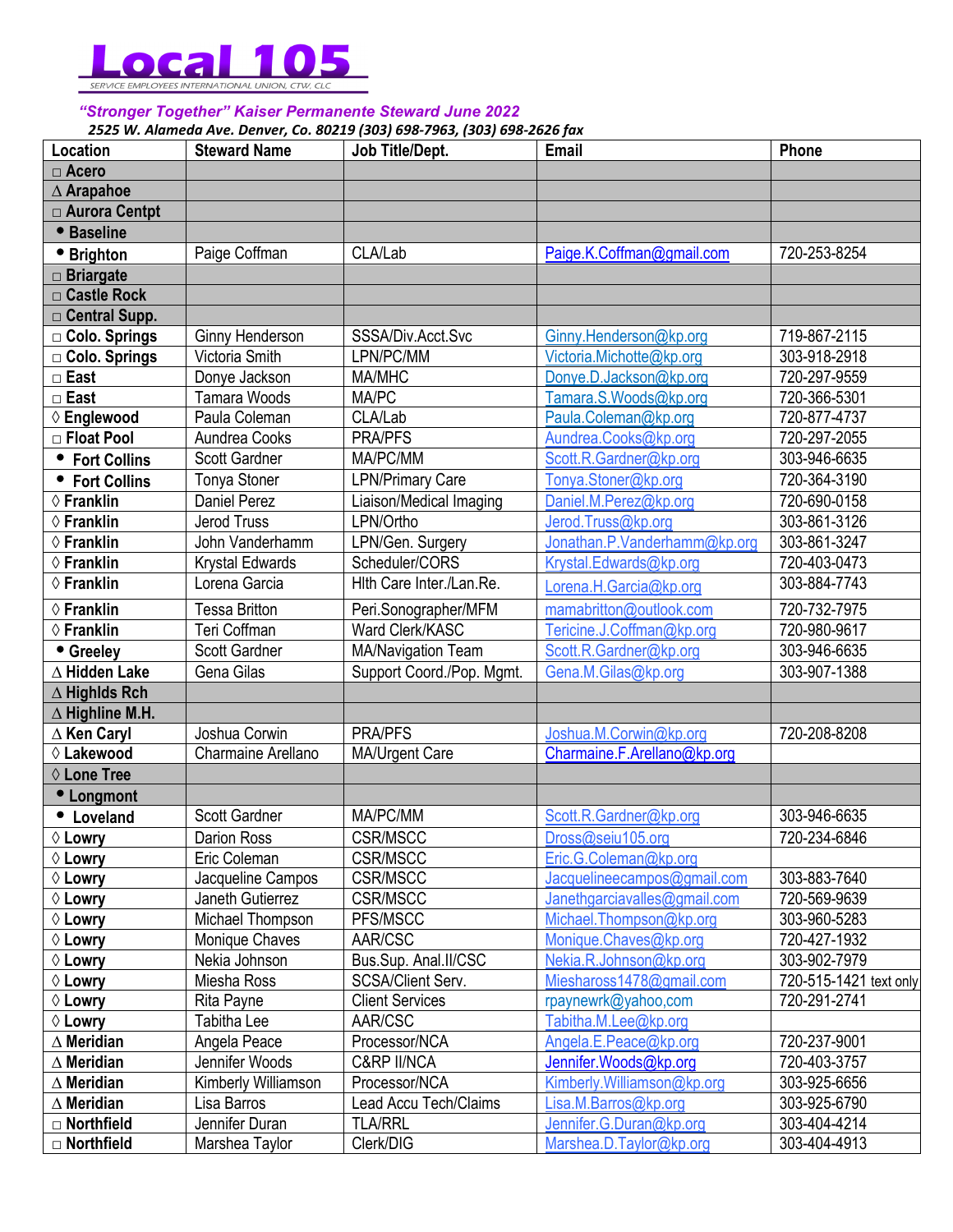

#### *"Stronger Together" Kaiser Permanente Steward June 2022 2525 W. Alameda Ave. Denver, Co. 80219 (303) 698-7963, (303) 698-2626 fax*

| □ Northfield           | Michael Howard            | Assist/RIG                 | Mhoward1374@yahoo.com                | 720-309-5917                     |
|------------------------|---------------------------|----------------------------|--------------------------------------|----------------------------------|
| $\Box$ Northfield      | Teresa Da                 | Lead/RIG                   | Teresa.A.Buchanan@kp.org             | 303-404-4706                     |
| $\Box$ Parker          |                           |                            |                                      |                                  |
| $\Box$ Parkside        | <b>Emily Barrera</b>      | <b>MA/Primary Care</b>     | Emilybarrera88@gmail.com             | 719-493-5592                     |
| $\Box$ Pueblo          |                           |                            |                                      |                                  |
| $\Box$ Premier         | Jenna Dolen               | Diag, Sonographer/Med.Img. | Jenna.E1.Pickett@kp.org              | 719-755-6451                     |
| $\triangle$ Regional   | Maria Fenwick             | Specialist/WPS             | Maria.Fenwick@kp.org                 | 720-354-7618                     |
| $\Delta$ Ridgeline     |                           |                            |                                      |                                  |
| <b>• Rock Creek</b>    | Cathy Flynn               | LPN-IV/Primary Care        | Cathy.A.Flynn@kp.org                 | 720-536-7579                     |
| <b>• Rock Creek</b>    | <b>Christine Ridgeway</b> | MA/Ob/Gyn                  | Christine.Ridgeway@kp.org            | 720-536-3639                     |
| • Rock Creek           | Doug Landreth             | Rad.Tech/MRI/Med.Img.      | Douglas.A.Landreth@kp.org            | O-720-536-6392<br>C-303-915-6707 |
| • Rock Creek           | Nickie Navarro            | LPN/Ortho                  | Tina.N.Navarro@kp.org                | 720-536-7148                     |
| • Rock Creek           | <b>Troy Enderle</b>       | Fin.Couns./PFS             | Troy.A.Enderle@kp.org                | 303-884-2899                     |
| ♦ Skyline              |                           |                            |                                      |                                  |
| $\Box$ Smoky Hill      |                           |                            |                                      |                                  |
| $\Delta$ Southwest     | Joshua Corwin             | <b>PRA/PFS</b>             | Joshua.M.Corwin@kp.org               | 720-208-8208                     |
| • Spring Creek         | Scott Gardner             | MA/PC/MM                   | Scott.R.Gardner@kp.org               | 303-946-6635                     |
| $\Box$ Waterpark 1     | Angela Johnson            | Collector/PFS              | Angela.Johnson@kp.org                | 214-718-7931                     |
| $\Box$ Waterpark 1     | Annette Mascarenas        | SA/AACC                    | Annette.Mascarenas@kp.org            |                                  |
| $\Box$ Waterpark 1     | Cindy Walsh               | Financial Coun./PFS        | Cynthia.Walsh@kp.org                 | 720-205-4367                     |
| $\Box$ Waterpark 1     | Dan Mares                 | <b>SA/CCC</b>              | Danial.A.Mares@kp.org                | 303-483-1072                     |
| $\square$ Waterpark 1  | <b>Heather Green</b>      | <b>SA/CCC</b>              | Heather.A.Green@kp.org               | 410-330-4815                     |
| $\square$ Waterpark 1  | Julia McKenzie            | <b>SA/CCC</b>              | Julia.A.Keita@kp.org                 | 720-275-1618                     |
| $\square$ Waterpark 1  | Passion Hillsmon          | <b>SA/CCC</b>              | Passion.E.Hillsmon@kp.org            |                                  |
| $\square$ Waterpark 1  | <b>Rosalind Barrett</b>   | <b>CRS/CRT</b>             | Rosalind.L.Barrett@kp.org            | 720-621-0016                     |
| $\square$ Waterpark 1  | Sharon Durrah             | CRS/CRT                    | Sharon.D.Durrah@kp.org               | 303-338-3594                     |
| $\Box$ Waterpark 1     | Tonia Thompson            | <b>CRS/CRT</b>             | Tonia.D.Thompson@kp.org              | 303-898-4740                     |
| $\square$ Waterpark 1  | <b>Tracey Trammell</b>    | <b>CRS/CRT</b>             | Tracey.L.Trammell@kp.org             | 303-565-0818                     |
| $\Box$ Waterpark 2     | Beatrice (Bea) Griffin    | <b>UBT Consultant</b>      | Beatrice.Griffin@kp.org              | 303-709-7545                     |
| $\square$ Waterpark 2  | James Westbrook           | <b>RPII/Referrals</b>      | James.C.Westbrook@kp.org             | 303-306-2883                     |
| $\square$ Waterpark 2  | Pat Johnson-Gibson        | Contract Specialist (FT)   | Patricia.L.Johnson-<br>Gibson@kp.org | 720-391-8352                     |
| $\Box$ Waterpark 3     | <b>Brad Hedenskog</b>     | LPN/PC/MM                  | Bradelkhunter@comcast.net            | 303-915-0044                     |
| $\Box$ Waterpark 3     | Jeanetta McCain           | LPN/PC/MM                  | Jeanetta.McCain@kp.org               |                                  |
| • Westmstr             | Crystal Mendez-Lopez      | <b>PRA/PFS</b>             | Crystal.A.Mendez-Lopez@kp.org        | 720-810-5192                     |
| $\triangle$ Wheatridge |                           |                            |                                      |                                  |

# **Union Staff & Areas of Responsibility:**

| <b>Name</b>             | Title                   | Email                | Cell         |
|-------------------------|-------------------------|----------------------|--------------|
| Janet Hobbs             | Interim Director        | jhobbs@seiu105.org   | 303-588-8681 |
| ♦ - Andrew Carillo      | Organizer – KP/PPRM     | acarillo@seiu105.org | 720-266-8694 |
| $\Delta$ - Sandra Lopez | Organizer - Kaiser/PPRM | slopez@seiu105.org   | 303-588-6655 |
| □ – Pascale Adou        | Organizer - Kaiser      | padou@seiu105.org    | 720-366-7284 |
| • - Keith Ohler         | Organizer - KP/MHCD     | kohler@seiu105.org   | 720-296-9480 |